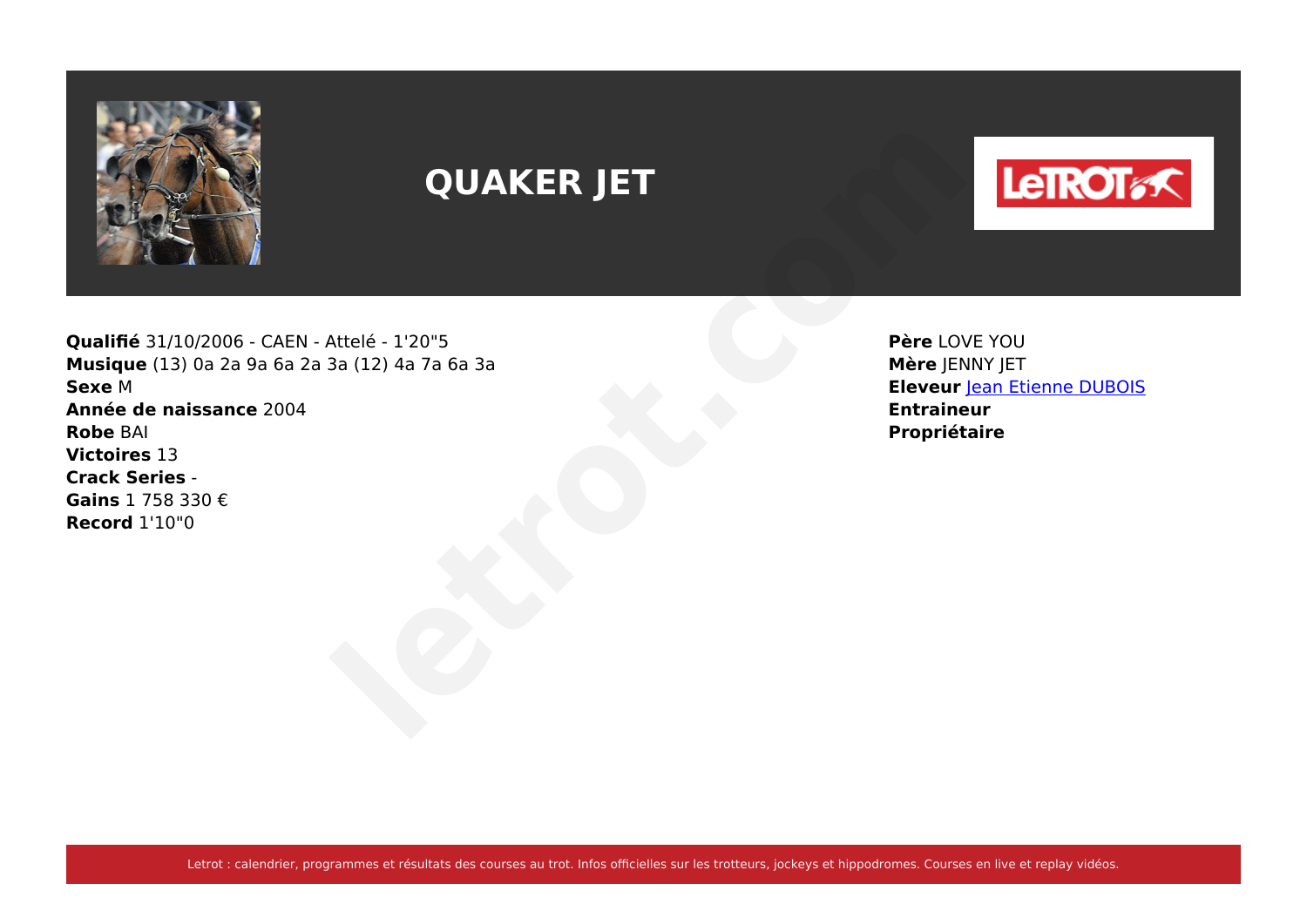### **Dernières performances**

| <b>Date</b> | Rang           | Réduc.<br>km. |                | <b>Fer. Driver/Jockey</b> | <b>Entraineur</b>  | <b>Hippodrome</b>                | <b>Corde</b> | Nom du prix                                                          | Cat.<br><b>Course</b> |                | Spéc. Allocation Dist. Piste |         |                | <b>Départ</b> |
|-------------|----------------|---------------|----------------|---------------------------|--------------------|----------------------------------|--------------|----------------------------------------------------------------------|-----------------------|----------------|------------------------------|---------|----------------|---------------|
| 15/05/13    | $\mathbf 0$    |               | $\pmb{\times}$ | <b>J.ET. DUBOIS</b>       | <b>J.E. DUBOIS</b> | <b>CAEN</b>                      | D            | <b>PRIX DES DUCS DE</b><br><b>NORMANDIE</b>                          | GR II                 | $\overline{A}$ | 0€                           | 2 4 5 0 |                |               |
| 27/04/13    | 2              | 1'12''7       | $\pmb{\times}$ | <b>P. VERCRUYSSE</b>      | <b>J.E. DUBOIS</b> | <b>ARGENTAN</b>                  | D            | <b>CRITERIUM DE</b><br><b>VITESSE DE BASSE</b><br><b>NORMANDIE</b>   | <b>GRII</b>           | A              | 25 000€                      | 1 609   |                | <b>AUT</b>    |
| 20/04/13    | 9              | 1'13''5       | $\pmb{\times}$ | <b>J.ET. DUBOIS</b>       | <b>J.E. DUBOIS</b> | <b>ENGHIEN</b>                   | G            | <b>PRIX DE</b><br><b>L'ATLANTIQUE</b>                                | GR <sub>I</sub>       | A              | 0€                           | 2 1 5 0 | $\sim$         | <b>AUT</b>    |
| 03/04/13    | 6              | 1'14"8        |                | <b>J.ET. DUBOIS</b>       | <b>J.E. DUBOIS</b> | <b>ANGERS</b>                    | D            | <b>GRAND PRIX</b><br><b>SOTEBA. RSR (GX PX)</b><br><b>ECOUFLANT)</b> | <b>GR III</b>         | A              | 900€                         | 3 1 5 0 |                |               |
| 15/03/13    | $\overline{2}$ | 1'12"7        |                | <b>I.ET. DUBOIS</b>       | <b>J.E. DUBOIS</b> | <b>CAEN</b>                      | D            | <b>PRIX DE</b><br><b>CAUVICOURT</b>                                  | D                     | A              | 10 000€                      | 2 2 0 0 |                | <b>AUT</b>    |
| 07/03/13    | 3              | 1'14"1        |                | <b>P. VERCRUYSSE</b>      | <b>J.E. DUBOIS</b> | <b>CAEN</b>                      | D            | <b>PRIX DE PARIGNY</b>                                               | D                     | A              | 5 600€                       | 2 4 7 5 |                |               |
| 14/10/12    | 4              | 1'13''4       | $\pmb{\times}$ | <b>I.ET. DUBOIS</b>       | <b>I.E. DUBOIS</b> | <b>AGEN-LA</b><br><b>GARENNE</b> | D            | <b>35 EME GRAND PRIX</b><br><b>DU SUD-OUEST</b>                      | GR II                 | A              | 10 800 €                     | 2 5 7 5 | $\overline{a}$ | <b>AUT</b>    |
| 03/10/12    | $\overline{7}$ | 1'14''7       |                | <b>I.ET. DUBOIS</b>       | <b>I.E. DUBOIS</b> | <b>LAVAL</b>                     | G            | <b>GRAND PRIX ANJOU-</b><br><b>MAINE</b>                             | GR III                | A              | 1 000€                       | 2 9 0 0 |                |               |
| 19/09/12    | 6              | 1'14''3       | $\pmb{\times}$ | <b>J.ET. DUBOIS</b>       | <b>J.E. DUBOIS</b> | <b>AMIENS</b>                    | D            | <b>GRAND PRIX DE LA</b><br><b>FEDERATION</b><br><b>REGIONALE DU</b>  | GR III                | A              | 2 000€                       | 2 4 0 0 |                | <b>AUT</b>    |
| 25/08/12    | 3              | 1'12''3       | $\pmb{\times}$ | <b>J.ET. DUBOIS</b>       | J.E. DUBOIS        | <b>CAGNES-SUR-MER</b>            | G            | <b>GRAND PRIX DU</b><br><b>CONSEIL GENERAL</b><br><b>DES ALPES</b>   | GR II                 | A              | 23 400 €                     | 1 609   |                | <b>AUT</b>    |
| 31/07/2012  | 0              | 1'09"6        |                | <b>I.ET. DUBOIS</b>       |                    | <b>JAGERSRO</b>                  |              | <b>HUGO ABERGS</b><br>MEMORIAL 2012<br>(GROUPE 1)                    |                       | A              | 0€                           | 1 609   |                | <b>AUT</b>    |
| 21/07/12    | 9              | 1'18"1        |                | <b>J.ET. DUBOIS</b>       | <b>J.E. DUBOIS</b> | <b>ENGHIEN</b>                   | G            | <b>PRIX DE BUENOS-</b><br><b>AIRES</b>                               | <b>GRII</b>           | A              | 0€                           | 4 1 7 5 |                |               |
| 08/07/12    | $\mathbf{1}$   | 1'11''5       | $\pmb{\times}$ | <b>I.ET. DUBOIS</b>       | <b>I.E. DUBOIS</b> | <b>LA CAPELLE</b>                | G            | PRIX DE LA VILLE DE<br><b>LA CAPELLE -</b><br><b>EQUIDIA</b>         | GR II                 | A              | 50 000€                      | 1609    |                | <b>AUT</b>    |
| 30/06/12    | 2              | 1'10"0        | $\pmb{\times}$ | <b>J.ET. DUBOIS</b>       | <b>J.E. DUBOIS</b> | <b>ENGHIEN</b>                   | G            | <b>PRIX DE</b><br><b>WASHINGTON</b>                                  | <b>GRII</b>           | A              | 30 000 €                     | 1 609   |                | <b>AUT</b>    |
| 06/06/12    | $\mathbf 0$    |               |                | <b>J.ET. DUBOIS</b>       | <b>J.E. DUBOIS</b> | <b>LAVAL</b>                     | G            | <b>PRIX GENY.COM -</b><br><b>PARIS-TURF</b>                          | <b>GR III</b>         | A              | 0€                           | 2 9 0 0 |                |               |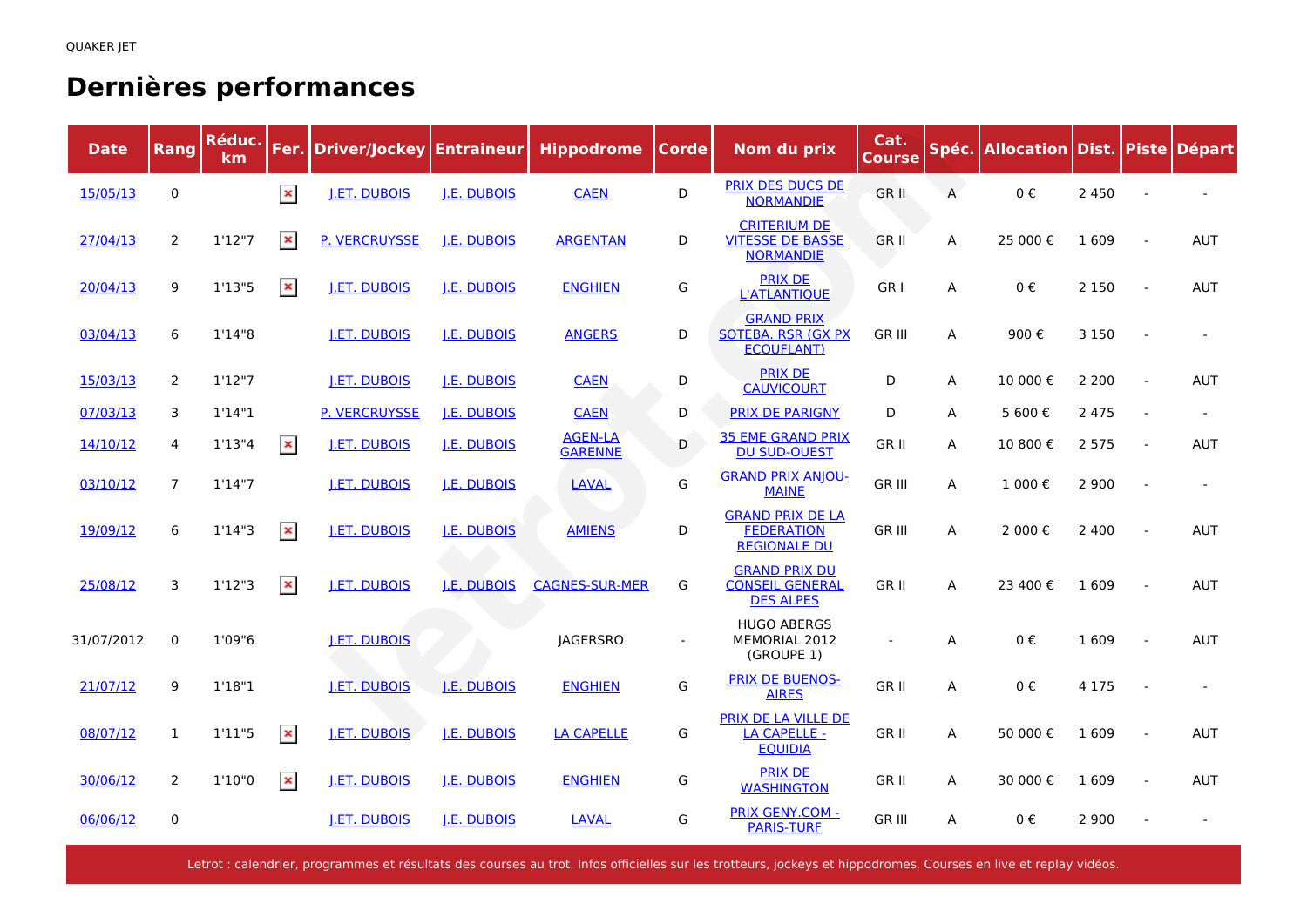| <b>Date</b> | Rang         | Réduc.<br>km |                | Fer. Driver/Jockey Entraineur |                    | <b>Hippodrome</b>     | Corde | Nom du prix                                                        | Cat.<br><b>Course</b> |   | Spéc.   Allocation   Dist.   Piste   Départ |         |                |            |
|-------------|--------------|--------------|----------------|-------------------------------|--------------------|-----------------------|-------|--------------------------------------------------------------------|-----------------------|---|---------------------------------------------|---------|----------------|------------|
| 16/05/12    | 3            | 1'11''0      | $\pmb{\times}$ | <b>J.ET. DUBOIS</b>           | <b>J.E. DUBOIS</b> | <b>CAEN</b>           | D     | <b>PRIX DES DUCS DE</b><br><b>NORMANDIE</b>                        | GR II                 | Α | 19 500€                                     | 2 4 5 0 |                |            |
| 28/04/12    | $\mathbf{1}$ | 1'13''1      | $\pmb{\times}$ | <u>I.ET. DUBOIS</u>           | <u>I.E. DUBOIS</u> | <b>ARGENTAN</b>       | D     | <b>CRITERIUM DE</b><br><b>VITESSE DE BASSE</b><br><b>NORMANDIE</b> | GR II                 | A | 50 000€                                     | 1 609   |                | <b>AUT</b> |
| 21/04/12    | 3            | 1'13''2      | $\pmb{\times}$ | <b>I.ET. DUBOIS</b>           | <b>J.E. DUBOIS</b> | <b>ENGHIEN</b>        | G     | <b>PRIX DE</b><br><b>L'ATLANTIOUE</b>                              | GR I                  | А | 26 000 €                                    | 2 1 5 0 |                | <b>AUT</b> |
| 13/04/12    | 9            | 1'14''9      |                | <b>J.ET. DUBOIS</b>           | <b>J.E. DUBOIS</b> | <b>VINCENNES</b>      | G     | <b>PRIX JAMIN</b>                                                  | <b>GR III</b>         | А | 0€                                          | 3 5 7 5 | GPP            |            |
| 11/03/12    | 2            | 1'10"0       | $\pmb{\times}$ | <u>I.ET. DUBOIS</u>           | <u>I.E. DUBOIS</u> | <b>CAGNES-SUR-MER</b> | G     | <b>CRITERIUM DE</b><br><b>VITESSE REMANENCE</b>                    | GR I                  | А | 50 000€                                     | 1 609   | $\overline{a}$ | <b>AUT</b> |
| 26/02/12    | $\mathbf 0$  |              | $\pmb{\times}$ | <b>I.ET. DUBOIS</b>           | <b>J.E. DUBOIS</b> | <b>VINCENNES</b>      | G     | <b>PRIX DE PARIS</b>                                               | GR I                  | A | 0€                                          | 4 1 5 0 | GP             |            |
| 15/01/12    | 0            |              |                | <u>I.ET. DUBOIS</u>           | <u>I.E. DUBOIS</u> | <b>VINCENNES</b>      | G     | <b>PRIX DE BELGIQUE</b>                                            | <b>GRII</b>           | A | 0€                                          | 2 8 7 5 | GP             |            |
| 01/01/12    | $\mathbf 0$  |              |                | <b>J.ET. DUBOIS</b>           | J.E. DUBOIS        | <b>VINCENNES</b>      | G     | <b>PRIX DE</b><br><b>BOURGOGNE</b>                                 | <b>GRII</b>           | A | 0€                                          | 2 100   | GP             | <b>AUT</b> |
| 10/12/11    | 0            |              |                | <b>I.ET. DUBOIS</b>           | <b>J.E. DUBOIS</b> | <b>VINCENNES</b>      | G     | <b>PRIX DU</b><br><b>BOURBONNAIS</b>                               | <b>GRII</b>           | А | 0€                                          | 2 8 7 5 | GP             |            |
| 10/09/11    | 5            | 1'14''8      | $\pmb{\times}$ | <b>I.ET. DUBOIS</b>           | <b>J.E. DUBOIS</b> | <b>VINCENNES</b>      | G     | <b>PRIX D'ETE</b>                                                  | <b>GRII</b>           | А | 6 000€                                      | 2850    | GP             |            |
| 17/08/11    | 3            | 1'14''7      | $\pmb{\times}$ | <b>I.ET. DUBOIS</b>           | <b>J.E. DUBOIS</b> | <b>ENGHIEN</b>        | G     | <b>PRIX JEAN-LUC</b><br><b>LAGARDERE</b>                           | GR II                 | А | 19 500€                                     | 2 8 7 5 |                |            |
| 10/07/11    | 3            | 1'11''3      | $\pmb{\times}$ | <b>I.ET. DUBOIS</b>           | <b>J.E. DUBOIS</b> | <b>LA CAPELLE</b>     | G     | <b>PRIX DE LA CAPELLE</b>                                          | <b>GRII</b>           | A | 13 000 €                                    | 1609    | $\sim$         | <b>AUT</b> |
| 19/06/11    | 1            | 1'10''6      | $\pmb{\times}$ | J.ET. DUBOIS                  | J.E. DUBOIS        | <b>VINCENNES</b>      | G     | <b>PRIX RENE BALLIERE</b>                                          | GR I                  | А | 100 000€                                    | 2 1 0 0 | GP             | <b>AUT</b> |
| 18/05/11    | 1            | 1'11''9      | $\pmb{\times}$ | <b>I.ET. DUBOIS</b>           | <b>I.E. DUBOIS</b> | <b>CAEN</b>           | D     | <b>PRIX DES DUCS DE</b><br><b>NORMANDIE</b>                        | GR II                 | A | 75 000€                                     | 2 4 5 0 |                |            |
| 23/04/11    | 2            | 1'12''6      | $\pmb{\times}$ | <u>I.ET. DUBOIS</u>           | <u>I.E. DUBOIS</u> | <b>ENGHIEN</b>        | G     | <b>PRIX DE</b><br><b>L'ATLANTIQUE</b>                              | GR I                  | А | 50 000€                                     | 2 1 5 0 |                | <b>AUT</b> |
| 13/03/11    | 1            | 1'10''8      | $\pmb{\times}$ | I.ET. DUBOIS                  | <b>J.E. DUBOIS</b> | <b>CAGNES-SUR-MER</b> | G     | <b>GRAND CRITERIUM</b><br>DE VITESSE DES<br><b>CASINOS D</b>       | GR I                  | А | 100 000 €                                   | 1609    |                | <b>AUT</b> |
| 20/02/11    | 4            | 1'15''7      | $\pmb{\times}$ | <b>I.ET. DUBOIS</b>           | <b>J.E. DUBOIS</b> | <b>VINCENNES</b>      | G     | <b>PRIX DE PARIS</b>                                               | GR I                  | А | 21 000€                                     | 4 1 2 5 | GP             |            |
| 30/01/11    | 5            | 1'12"5       | $\pmb{\times}$ | <b>I.ET. DUBOIS</b>           | <b>J.E. DUBOIS</b> | <b>VINCENNES</b>      | G     | <b>PRIX D'AMERIQUE</b><br><b>MARIONNAUD</b>                        | GR <sub>I</sub>       | А | 30 000 €                                    | 2 7 0 0 | GP             |            |
| 16/01/11    | 4            | 1'13''6      |                | <b>I.ET. DUBOIS</b>           | <b>I.E. DUBOIS</b> | <b>VINCENNES</b>      | G     | <b>PRIX DE BELGIQUE</b>                                            | <b>GRII</b>           | А | 7 200€                                      | 2850    | GP             |            |
| 02/01/11    | 5            | 1'11''8      |                | <b>J.ET. DUBOIS</b>           | <b>J.E. DUBOIS</b> | <b>VINCENNES</b>      | G     | <b>PRIX DE</b><br><b>BOURGOGNE</b>                                 | <b>GRII</b>           | A | 3 600€                                      | 2 100   | GP             | <b>AUT</b> |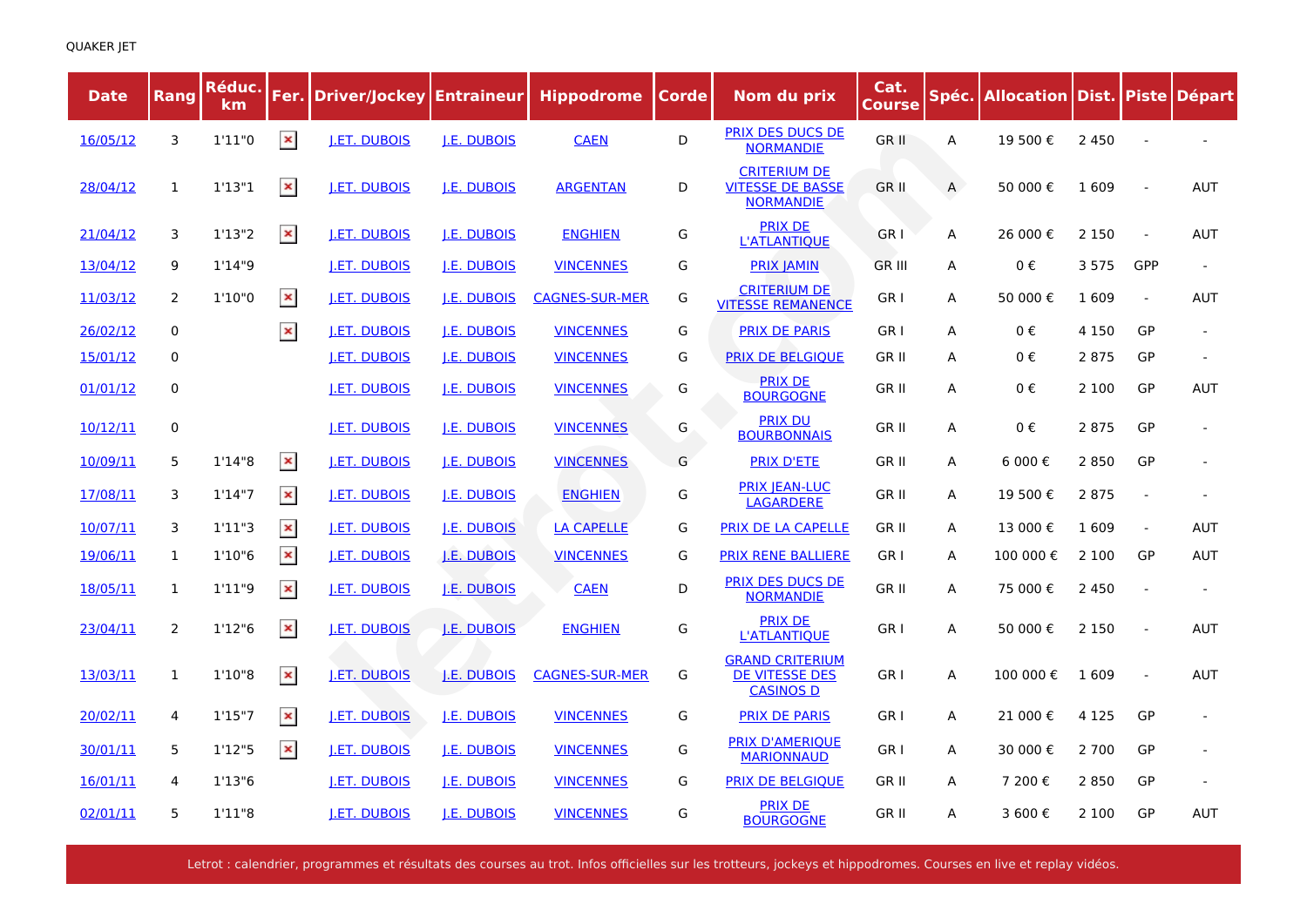| <b>Date</b> | Rang           | Réduc.<br>km |                | Fer. Driver/Jockey Entraineur |                    | <b>Hippodrome</b> | Corde | Nom du prix                                     | Cat.<br><b>Course</b> |   | Spéc.   Allocation   Dist.   Piste   Départ |         |        |            |
|-------------|----------------|--------------|----------------|-------------------------------|--------------------|-------------------|-------|-------------------------------------------------|-----------------------|---|---------------------------------------------|---------|--------|------------|
| 11/12/10    | $\mathbf 0$    |              |                | <b>I.ET. DUBOIS</b>           | <b>J.E. DUBOIS</b> | <b>VINCENNES</b>  | G     | <b>PRIX DU</b><br><b>BOURBONNAIS</b>            | <b>GR II</b>          | А | 0€                                          | 2 8 7 5 | GP     |            |
| 04/09/10    | $\overline{7}$ | 1'13''2      |                | <b>I.ET. DUBOIS</b>           | <b>I.E. DUBOIS</b> | <b>VINCENNES</b>  | G     | <b>PRIX DE BEAUGENCY</b>                        | $\sim$                | А | 850€                                        | 2 8 7 5 | GP     |            |
| 18/08/10    | $\mathbf 0$    |              |                | <b>I.ET. DUBOIS</b>           | <b>I.E. DUBOIS</b> | <b>ENGHIEN</b>    | G     | <b>PRIX IEAN-LUC</b><br><b>LAGARDERE</b>        | GR II                 | A | $0 \in$                                     | 2875    | $\sim$ |            |
| 20/06/10    | 4              | 1'10''8      | $\pmb{\times}$ | <b>I.ET. DUBOIS</b>           | <b>J.E. DUBOIS</b> | <b>VINCENNES</b>  | G     | <b>PRIX RENE BALLIERE</b>                       | GR I                  | A | 12 000€                                     | 2 1 0 0 | GP     | <b>AUT</b> |
| 04/06/10    | 2              | 1'14''9      | $\pmb{\times}$ | <b>I.ET. DUBOIS</b>           | <b>I.E. DUBOIS</b> | <b>VINCENNES</b>  | G     | <b>PRIX CHAMBON P</b>                           | GR II                 | А | 27 500 €                                    | 2 8 5 0 | GP     |            |
| 19/05/10    | $\overline{2}$ | 1'11''8      | $\pmb{\times}$ | <b>I.ET. DUBOIS</b>           | <b>I.E. DUBOIS</b> | <b>CAEN</b>       | D     | PRIX DES DUCS DE<br><b>NORMANDIE</b>            | GR II                 | А | 37 500€                                     | 2 4 5 0 |        |            |
| 24/04/10    | $\mathbf{1}$   | 1'11''7      | $\pmb{\times}$ | <b>J.ET. DUBOIS</b>           | <b>J.E. DUBOIS</b> | <b>ENGHIEN</b>    | G     | <b>PRIX DE</b><br><b>L'ATLANTIQUE</b>           | GR I                  | А | 90 000 €                                    | 2 1 5 0 | $\sim$ | <b>AUT</b> |
| 11/04/10    | 2              | 1'14''2      | $\pmb{\times}$ | <b>I.ET. DUBOIS</b>           | <b>I.E. DUBOIS</b> | <b>BORDEAUX</b>   | D     | <b>33 EME GRAND PRIX</b><br><b>DU SUD-OUEST</b> | GR II                 | А | 40 000 €                                    | 2 5 5 0 | $\sim$ | AUT        |
| 27/03/10    | 4              | 1'13''5      |                | <b>J.ET. DUBOIS</b>           | <b>I.E. DUBOIS</b> | <b>VINCENNES</b>  | G     | <b>PRIX DU BOIS DE</b><br><b>VINCENNES</b>      | GR II                 | А | 6 600€                                      | 2 700   | GP     |            |
| 14/02/10    | 6              | 1'12''5      | $\pmb{\times}$ | <b>P. VERCRUYSSE</b>          | <b>I.E. DUBOIS</b> | <b>VINCENNES</b>  | G     | <b>PRIX DE FRANCE</b>                           | GR I                  | А | 8 000€                                      | 2 100   | GP     | <b>AUT</b> |
| 31/01/10    | 2              | 1'12''4      | $\pmb{\times}$ | <b>P. VERCRUYSSE</b>          | <b>I.E. DUBOIS</b> | <b>VINCENNES</b>  | G     | <b>PRIX D'AMERIQUE</b><br><b>MARIONNAUD</b>     | GR <sub>I</sub>       | А | 250 000€                                    | 2 700   | GP     |            |
| 17/01/10    | 4              | 1'13''1      | $\pmb{\times}$ | <b>I.ET. DUBOIS</b>           | <b>I.E. DUBOIS</b> | <b>VINCENNES</b>  | G     | <b>PRIX TENOR DE</b><br><b>BAUNE</b>            | GR II                 | А | 6 600€                                      | 2 700   | GP     |            |
| 03/01/10    | 9              | 1'14''8      |                | <b>I.ET. DUBOIS</b>           | <b>I.E. DUBOIS</b> | <b>VINCENNES</b>  | G     | <b>PRIX DE BAR-LE-DUC</b>                       |                       | A | 0€                                          | 2875    | GP     |            |
| 08/11/09    | 8              | 1'16''9      |                | <b>J.ET. DUBOIS</b>           | J.E. DUBOIS        | <b>ARGENTAN</b>   | D     | <b>PRIX PAUL BUQUET</b>                         | GR III                | A | 0€                                          | 2 9 2 5 |        |            |
| 05/09/09    | 5              | 1'14''4      | $\pmb{\times}$ | <b>I.ET. DUBOIS</b>           | <b>J.E. DUBOIS</b> | <b>VINCENNES</b>  | G     | <b>PRIX D'ETE</b>                               | <b>GRII</b>           | A | 6 000 €                                     | 2850    | GP     |            |
| 29/08/09    | 4              | 1'13''2      | $\pmb{\times}$ | <b>J.ET. DUBOIS</b>           | <b>J.E. DUBOIS</b> | <b>VINCENNES</b>  | G     | <b>CRITERIUM DES 5</b><br><b>ANS</b>            | GR I                  | А | 14 400€                                     | 3 0 0 0 | GP     |            |
| 19/08/09    | 7              | 1'13''6      |                | <b>I.ET. DUBOIS</b>           | <b>I.E. DUBOIS</b> | <b>VINCENNES</b>  | G     | <b>PRIX JOCKEY</b>                              | GR II                 | А | 1 100€                                      | 2 700   | GP     |            |
| 04/08/09    | 6              | 1'14''4      |                | <b>I.ET. DUBOIS</b>           | <b>J.E. DUBOIS</b> | <b>CABOURG</b>    | D     | <b>PRIX DES HETRES</b>                          | $\sim$                | A | 1 000€                                      | 2875    | $\sim$ |            |
| 13/06/09    | 2              | 1'11"0       | $\pmb{\times}$ | <b>I.ET. DUBOIS</b>           | <u>I.E. DUBOIS</u> | <b>VINCENNES</b>  | G     | <b>PRIX RENE BALLIERE</b>                       | GR I                  | A | 50 000 €                                    | 2 100   | GP     | <b>AUT</b> |
| 06/06/09    | 2              | 1'11''2      | $\pmb{\times}$ | <b>I.ET. DUBOIS</b>           | <b>I.E. DUBOIS</b> | <b>VINCENNES</b>  | G     | <b>PRIX LOUIS JARIEL</b>                        | GR II                 | А | 27 500 €                                    | 2 1 7 5 | GP     |            |
| 02/05/09    | 2              | 1'13''4      | $\pmb{\times}$ | <b>P. VERCRUYSSE</b>          | <b>I.E. DUBOIS</b> | <b>VINCENNES</b>  | G     | <b>PRIX ALBERT</b><br><b>DEMARCQ</b>            | GR II                 | А | 27 500 €                                    | 2 8 5 0 | GP     |            |
| 11/04/09    | 1              | 1'10''9      | $\pmb{\times}$ | <b>P. VERCRUYSSE</b>          | <b>I.E. DUBOIS</b> | <b>VINCENNES</b>  | G     | <b>PRIX HENRI</b><br><b>LEVESQUE</b>            | <b>GRII</b>           | A | 55 000 €                                    | 2 1 7 5 | GP     |            |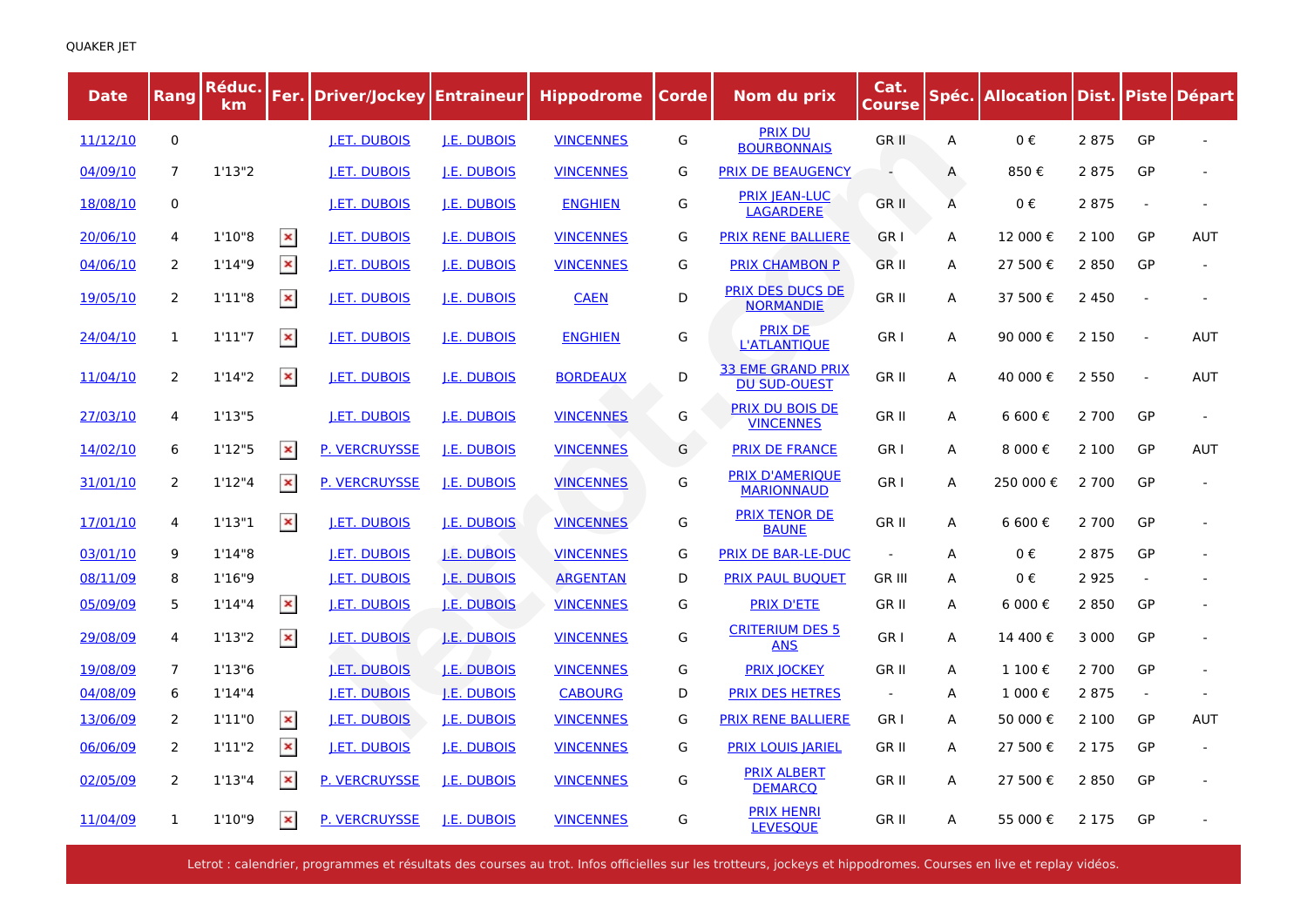| <b>Date</b> | Rang           | Réduc.<br>km |                | Fer. Driver/Jockey Entraineur |                    | <b>Hippodrome</b> | Corde | Nom du prix                                  | Cat.<br><u>Course</u>    | Spéc.        | <b>Allocation Dist. Piste Départ</b> |         |                |            |
|-------------|----------------|--------------|----------------|-------------------------------|--------------------|-------------------|-------|----------------------------------------------|--------------------------|--------------|--------------------------------------|---------|----------------|------------|
| 28/03/09    | 5              | 1'14''6      |                | <b>J.ET. DUBOIS</b>           | <b>J.E. DUBOIS</b> | <b>LAVAL</b>      | G     | <b>PRIX OUEST FRANCE</b>                     |                          | A            | 1 050€                               | 2 9 0 0 |                |            |
| 16/02/09    | 4              | 1'13"5       | $\pmb{\times}$ | <b>I.ET. DUBOIS</b>           | <b>J.E. DUBOIS</b> | <b>VINCENNES</b>  | G     | <b>PRIX OVIDE</b><br><b>MOULINET</b>         | GR II                    | A            | 6 600€                               | 2 700   | GP             |            |
| 05/02/09    | 2              | 1'12''5      | $\pmb{\times}$ | <b>I.ET. DUBOIS</b>           | <b>I.E. DUBOIS</b> | <b>VINCENNES</b>  | G     | <b>PRIX JEAN LE</b><br><b>GONIDEC</b>        | <b>GRII</b>              | A            | 27 500€                              | 2 1 7 5 | GP             |            |
| 10/01/09    | 3              | 1'15"0       | $\pmb{\times}$ | <b>J.ET. DUBOIS</b>           | <b>J.E. DUBOIS</b> | <b>VINCENNES</b>  | G     | <b>PRIX DE CROIX</b>                         | <b>GRII</b>              | A            | 14 300€                              | 2850    | GP             |            |
| 21/12/08    | 5              | 1'12''5      | $\pmb{\times}$ | J.ET. DUBOIS                  | J.E. DUBOIS        | <b>VINCENNES</b>  | G     | <b>CRITERIUM</b><br><b>CONTINENTAL</b>       | GR <sub>I</sub>          | Α            | 7 200€                               | 2 100   | GP             | <b>AUT</b> |
| 06/12/08    | 2              | 1'14''2      | $\pmb{\times}$ | <b>I.ET. DUBOIS</b>           | <b>J.E. DUBOIS</b> | <b>VINCENNES</b>  | G     | <b>PRIX OCTAVE</b><br><b>DOUESNEL</b>        | GR II                    | A            | 27 500 €                             | 2 7 0 0 | GP             |            |
| 24/11/08    | $\overline{7}$ | 1'12''1      | $\pmb{\times}$ | <b>I.ET. DUBOIS</b>           | <u>I.E. DUBOIS</u> | <b>VINCENNES</b>  | G     | <b>PRIX MARCEL</b><br><b>LAURENT</b>         | GR II                    | A            | 1 100€                               | 2 100   | GP             | <b>AUT</b> |
| 06/11/08    | 2              | 1'11''7      | $\pmb{\times}$ | <b>I.ET. DUBOIS</b>           | <b>I.E. DUBOIS</b> | <b>VINCENNES</b>  | G     | <b>PRIX DE BOISSY-</b><br><b>SAINT-LEGER</b> |                          | Α            | 21 250 €                             | 2 100   | GP             | <b>AUT</b> |
| 01/11/08    | 4              | 1'19''4      |                | <b>I.ET. DUBOIS</b>           | <b>I.E. DUBOIS</b> | <b>CHERBOURG</b>  | G     | <b>PRIX METRO LA</b><br><b>GLACERIE</b>      |                          | A            | 1 500€                               | 2 6 5 0 |                |            |
| 28/08/08    | 5              | 1'14''1      | $\pmb{\times}$ | <b>J.ET. DUBOIS</b>           | J.E. DUBOIS        | <b>VINCENNES</b>  | G     | <b>PRIX JULES THIBAULT</b>                   | GR II                    | $\mathsf{A}$ | 3 300 €                              | 2 700   | GP             |            |
| 09/08/08    | 1              | 1'15"6       | $\pmb{\times}$ | <b>I.ET. DUBOIS</b>           | <b>I.E. DUBOIS</b> | <b>ENGHIEN</b>    | G     | <b>PRIX DE GENEVE</b>                        | <b>GR III</b>            | A            | 40 000 €                             | 2875    | $\overline{a}$ |            |
| 26/07/08    | 5              | 1'12"9       |                | <b>I.ET. DUBOIS</b>           | <b>I.E. DUBOIS</b> | <b>ENGHIEN</b>    | G     | <b>PRIX DE MILAN</b>                         | <b>GR III</b>            | A            | 2 400 €                              | 2 1 5 0 |                | <b>AUT</b> |
| 03/05/08    | 4              | 1'13"6       | $\pmb{\times}$ | <b>I.ET. DUBOIS</b>           | <b>I.E. DUBOIS</b> | <b>VINCENNES</b>  | G     | <b>CRITERIUM DES 4</b><br><b>ANS</b>         | GR I                     | A            | 14 400 €                             | 2850    | GP             |            |
| 18/04/08    | 2              | 1'14''5      | $\pmb{\times}$ | <b>I.ET. DUBOIS</b>           | <b>J.E. DUBOIS</b> | <b>VINCENNES</b>  | G     | <b>PRIX GASTON</b><br><b>BRUNET</b>          | GR II                    | A            | 27 500€                              | 2 100   | GPP            | <b>AUT</b> |
| 05/04/08    | 1              | 1'14''8      | $\pmb{\times}$ | <b>I.ET. DUBOIS</b>           | <b>J.E. DUBOIS</b> | <b>VINCENNES</b>  | G     | <b>PRIX PHAETON</b>                          | GR II                    | A            | 55 000€                              | 2850    | GP             |            |
| 01/03/08    | 4              | 1'13''2      | $\pmb{\times}$ | <b>I.ET. DUBOIS</b>           | <b>J.E. DUBOIS</b> | <b>VINCENNES</b>  | G     | <b>PRIX DE SELECTION</b>                     | GR I                     | A            | 14 400 €                             | 2 1 5 0 | GP             |            |
| 17/02/08    | 5              | 1'14"8       | $\pmb{\times}$ | <b>P. VERCRUYSSE</b>          | <b>I.E. DUBOIS</b> | <b>VINCENNES</b>  | G     | <b>PRIX D'ORTHEZ</b>                         | $\overline{\phantom{a}}$ | A            | 2 850€                               | 2 700   | GP             |            |
| 02/02/08    | 2              | 1'13"7       | $\pmb{\times}$ | <b>P. VERCRUYSSE</b>          | <b>I.E. DUBOIS</b> | <b>VINCENNES</b>  | G     | <b>PRIX D'AVIGNON</b>                        | $\overline{\phantom{a}}$ | A            | 22 500 €                             | 2 100   | GP             | <b>AUT</b> |
| 22/01/08    | $\overline{2}$ | 1'13''8      |                | <b>P. VERCRUYSSE</b>          | <b>J.E. DUBOIS</b> | <b>VINCENNES</b>  | G     | <b>PRIX DE PONT-</b><br><b>AUDEMER</b>       |                          | A            | 13 750€                              | 2 100   | GP             | <b>AUT</b> |
| 13/01/08    | DA             |              |                | <b>P. VERCRUYSSE</b>          | <b>I.E. DUBOIS</b> | <b>VINCENNES</b>  | G     | <b>PRIX DE</b><br><b>CROISSANVILLE</b>       |                          | A            | 0€                                   | 2 1 7 5 | GP             |            |
| 05/01/08    | 6              | 1'14''8      |                | <b>P. VERCRUYSSE</b>          | <b>J.E. DUBOIS</b> | <b>VINCENNES</b>  | G     | <b>PRIX DE TONNAC-</b><br><b>VILLENEUVE</b>  | GR II                    | A            | 2 000€                               | 2 1 7 5 | GP             |            |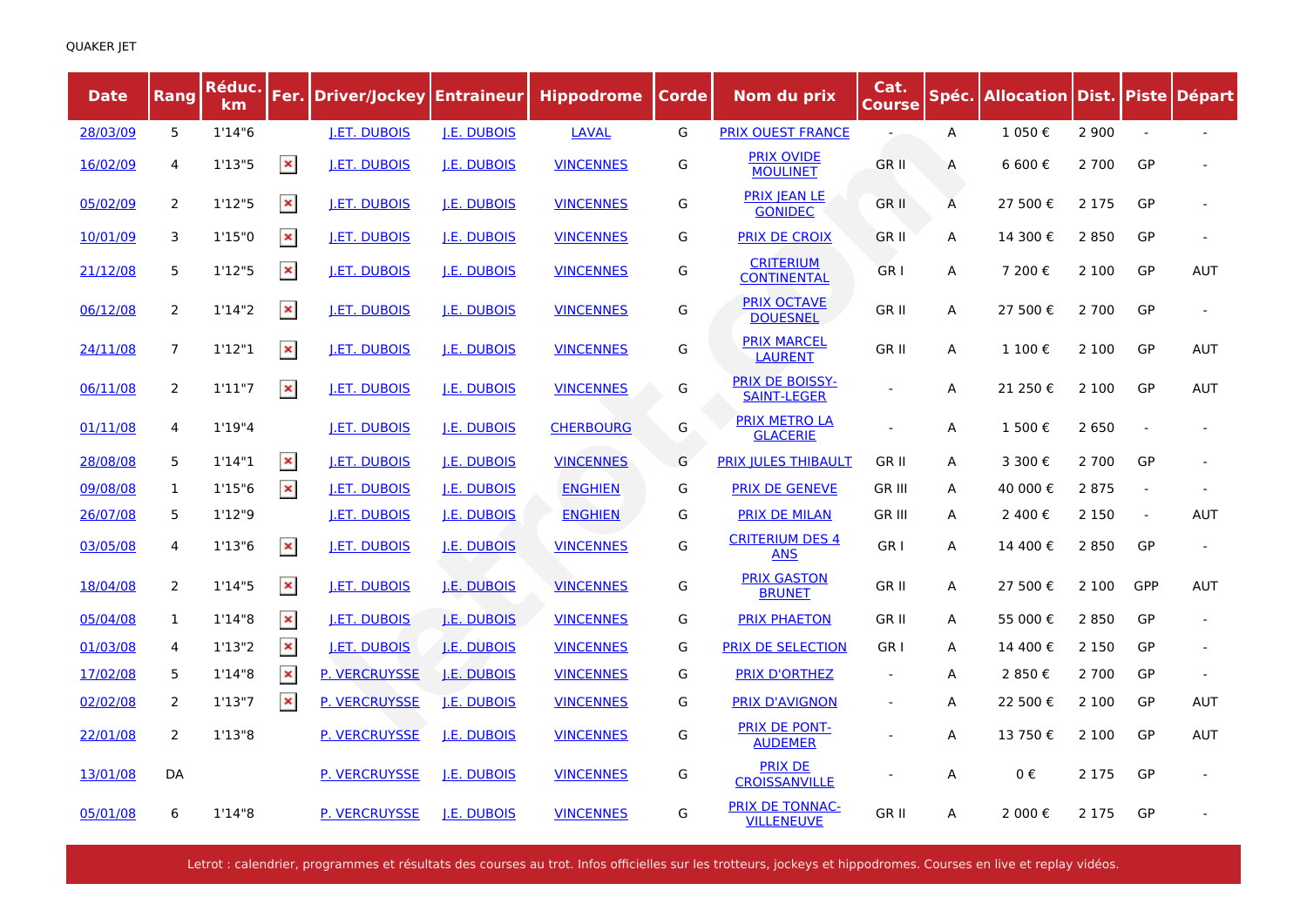| <b>Date</b> | Rang           | Réduc.<br><b>km</b> |                | Fer. Driver/Jockey  | <b>Entraineur</b>  | <b>Hippodrome</b>                 | <b>Corde</b>             | Nom du prix                                   | Cat.<br><b>Course</b> |   | Spéc. Allocation Dist. Piste Départ |         |                          |                |
|-------------|----------------|---------------------|----------------|---------------------|--------------------|-----------------------------------|--------------------------|-----------------------------------------------|-----------------------|---|-------------------------------------|---------|--------------------------|----------------|
| 17/12/07    | 6              | 1'18"0              |                | <b>J.ET. DUBOIS</b> | <b>J.E. DUBOIS</b> | <b>VINCENNES</b>                  | G                        | <b>PRIX DE PITHIVIERS</b>                     |                       | Α | 1 000€                              | 2 700   | GP                       | $\blacksquare$ |
| 25/11/07    | 0              |                     |                | <b>R. BURNEL</b>    | J.E. DUBOIS        | <b>ARGENTAN</b>                   | D                        | <b>PRIX JEAN MONSIEUR</b>                     |                       | Α | $0 \in$                             | 2 9 0 0 |                          |                |
| 22/08/07    | $\mathbf{1}$   | 1'17''2             | $\pmb{\times}$ | <b>J.ET. DUBOIS</b> | <b>J.E. DUBOIS</b> | <b>VINCENNES</b>                  | G                        | <b>PRIX D'ANTIBES</b>                         |                       | Α | 21 000€                             | 2 7 0 0 | GP                       |                |
| 15/08/07    | $\overline{2}$ |                     |                | J.ET. DUBOIS        | J.E. DUBOIS        | <b>LE LION</b><br><b>D'ANGERS</b> | G                        | <b>PRIX OCEANIE B</b>                         |                       | Α | 4 000€                              | 2 1 2 5 |                          |                |
| 29/07/07    | 2              | 1'16''1             |                | <b>J.ET. DUBOIS</b> | <b>J.E. DUBOIS</b> | <b>ENGHIEN</b>                    | G                        | <b>PRIX DU ROULE</b>                          |                       | Α | 8 500€                              | 2 8 7 5 |                          |                |
| 13/07/07    | 4              | 1'14"8              |                | <b>J.ET. DUBOIS</b> | J.E. DUBOIS        | <b>CABOURG</b>                    | D                        | <b>PRIX DES MUSCARIS</b>                      |                       | Α | 1 680€                              | 2 0 5 0 | $\blacksquare$           | AUT            |
| 26/05/07    | $\mathbf{1}$   | 1'16''7             |                | <b>J.ET. DUBOIS</b> | J.E. DUBOIS        | <b>ENGHIEN</b>                    | G                        | PRIX DE LA PORTE<br><b>DE SAINT-OUEN</b>      |                       | A | 15 000€                             | 2 1 5 0 | $\overline{\phantom{a}}$ | AUT            |
| 17/05/07    | $\mathbf{1}$   | 1'21''3             |                | <b>J.ET. DUBOIS</b> | J.E. DUBOIS        | <b>LE LION</b><br><b>D'ANGERS</b> | G                        | <b>PRIX HENRI BARBIN</b>                      | $\blacksquare$        | A | 5 500€                              | 2 100   |                          |                |
| 01/05/07    | $\mathbf{1}$   |                     |                | <b>J.ET. DUBOIS</b> | <b>J.E. DUBOIS</b> | <b>EVREUX-NAVARRE</b>             | D                        | <b>PRIX D'ARNIERES (Gr</b><br>$\underline{A}$ |                       | A | 4 500€                              | 2 100   |                          |                |
| 31/10/06    | $\sim$         | 1'20"5              |                |                     | J.E. DUBOIS        | <b>CAEN</b>                       | $\overline{\phantom{a}}$ | QUALIFICATION                                 | $\blacksquare$        | Α | $\blacksquare$                      |         |                          |                |
|             |                |                     |                |                     |                    |                                   |                          |                                               |                       |   |                                     |         |                          |                |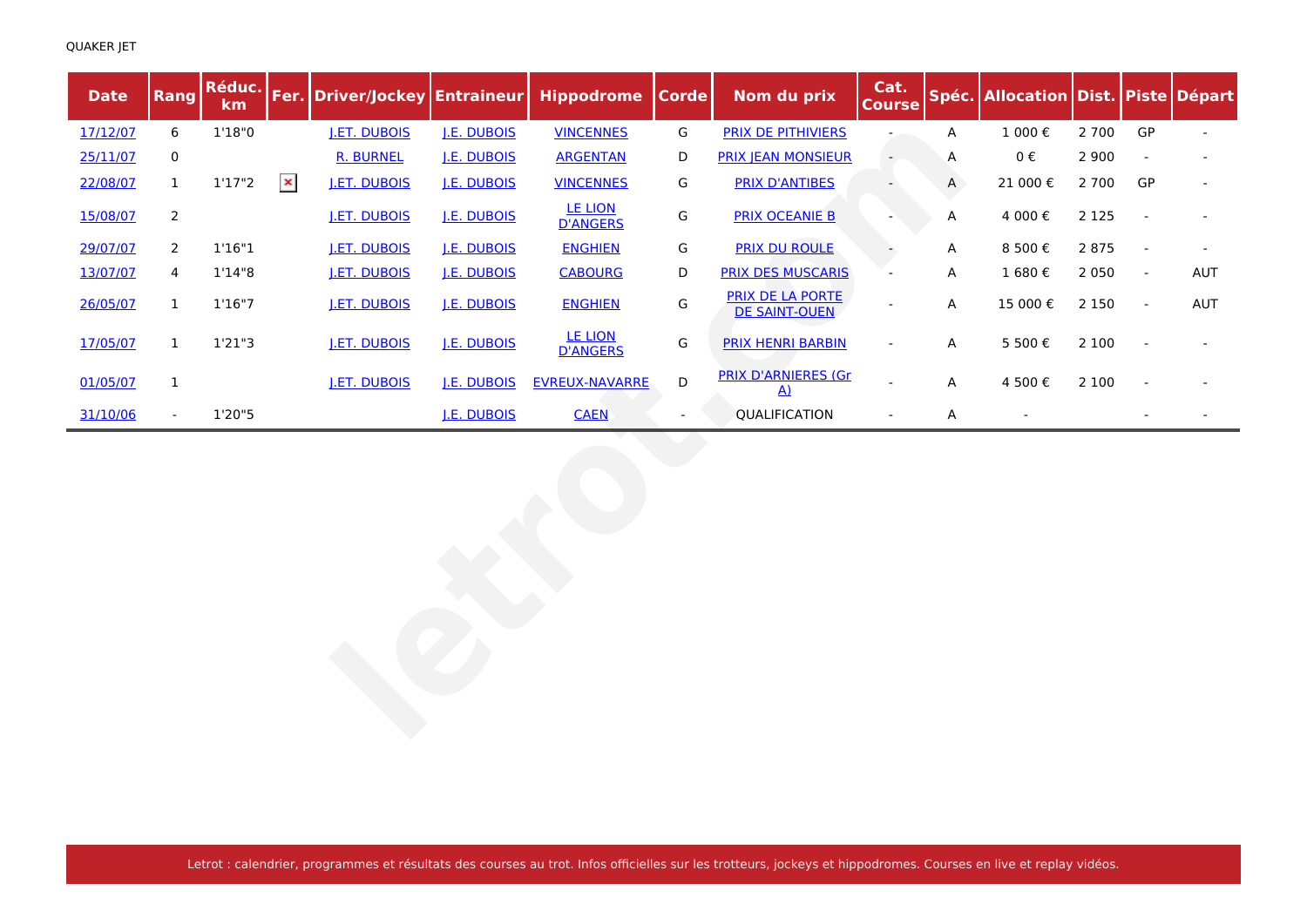## **Meilleures performances**

| <b>Date</b> | Rang Fer.      |                | <b>Hippodrome</b>     | Nom du prix                                               | Cat.<br><b>Course</b> |                           | Spéc. Allocation Driver/Jockey Entraineur Propriétaire |                    |             | Réduc.<br>km |
|-------------|----------------|----------------|-----------------------|-----------------------------------------------------------|-----------------------|---------------------------|--------------------------------------------------------|--------------------|-------------|--------------|
| 24/04/2010  | $\mathbf 1$    | $\pmb{\times}$ | <b>ENGHIEN</b>        | <b>PRIX DE L'ATLANTIQUE</b>                               | GR <sub>I</sub>       | $\boldsymbol{\mathsf{A}}$ | 90 000 € <u>J.ET. DUBOIS</u>                           | J.E. DUBOIS        | J.E. DUBOIS | 1'11''7      |
| 19/06/2011  | $\mathbf{1}$   | $\pmb{\times}$ | <b>VINCENNES</b>      | <b>PRIX RENE BALLIERE</b>                                 | GR I                  | Α                         | 100 000 € J.ET. DUBOIS                                 | <b>J.E. DUBOIS</b> | J.E. DUBOIS | 1'10''6      |
| 13/03/2011  | $\mathbf{1}$   | $\pmb{\times}$ | <b>CAGNES-SUR-MER</b> | <b>GRAND CRITERIUM DE</b><br><b>VITESSE DES CASINOS D</b> | GR I                  | A                         | 100 000 € J.ET. DUBOIS                                 | J.E. DUBOIS        | J.E. DUBOIS | 1'10"8       |
| 31/01/2010  | $\overline{2}$ | $\pmb{\times}$ | <b>VINCENNES</b>      | <b>PRIX D'AMERIQUE</b><br><b>MARIONNAUD</b>               | GR I                  | A                         | 250 000 € P. VERCRUYSSE                                | J.E. DUBOIS        | J.E. DUBOIS | 1'12''4      |
| 18/05/2011  | $\mathbf{1}$   | $\pmb{\times}$ | <b>CAEN</b>           | <b>PRIX DES DUCS DE</b><br><b>NORMANDIE</b>               | GR II                 | A                         | 75 000 € <u>J.ET. DUBOIS</u>                           | J.E. DUBOIS        | J.E. DUBOIS | 1'11''9      |
|             |                |                |                       |                                                           |                       |                           |                                                        |                    |             |              |